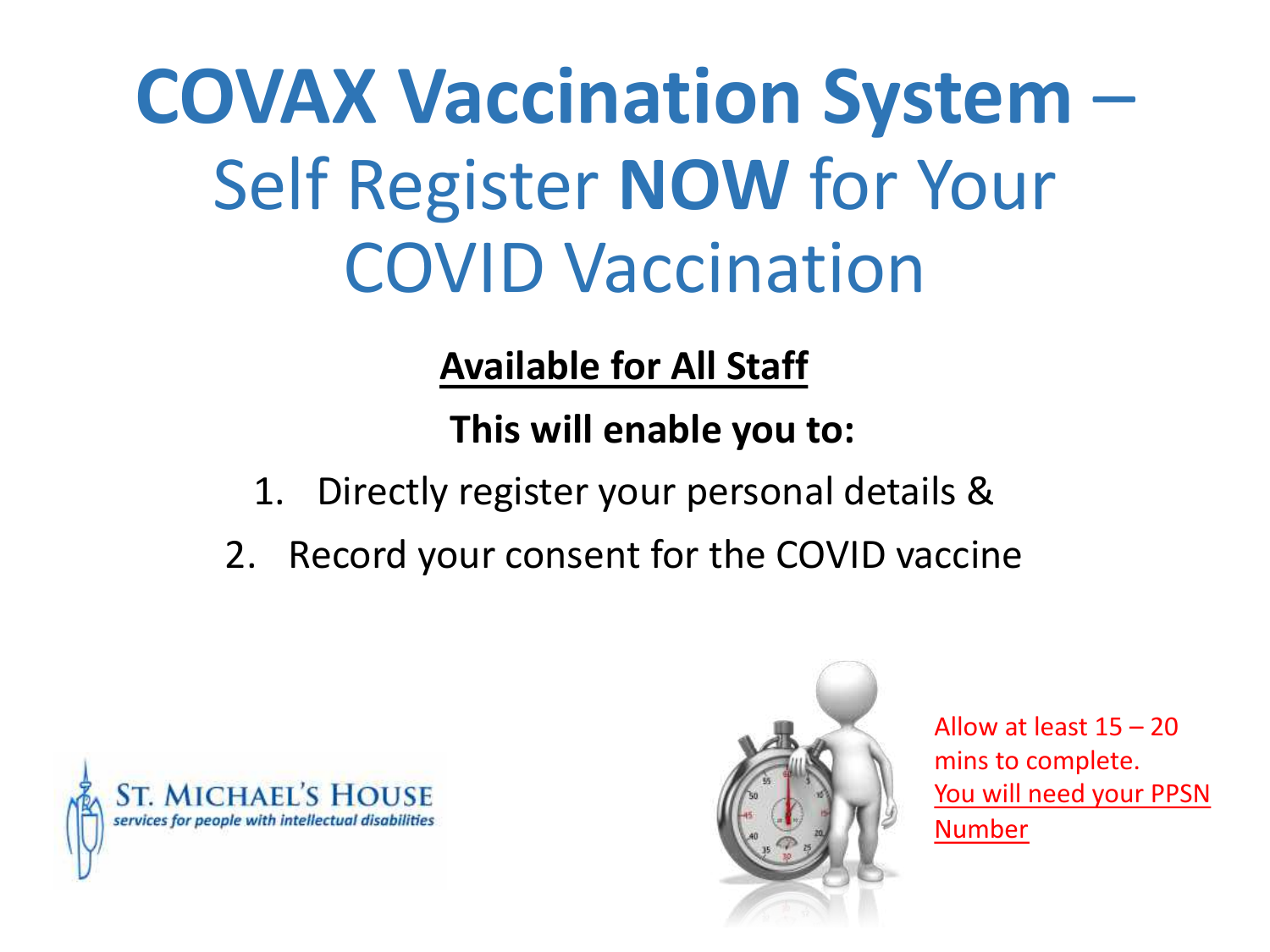# **More Information about the COVID Vaccine**

### If you would like more information about the COVID vaccination we suggest you access the HSE website from this link

https://www2.hse.ie/covid-19-<br>[vaccine/?gclid=CjwKCAiAl4WABhAJEiwATUnEFxGlKadeFf1Rusgwu9ofUmm](https://www2.hse.ie/covid-19-vaccine/?gclid=CjwKCAiAl4WABhAJEiwATUnEFxGlKadeFf1Rusgwu9ofUmm2TZ9RppZlxZXRLJQjzbchdPnk_BFoRxoCSmAQAvD_BwE&gclsrc=aw.ds) 2TZ9RppZlxZXRLJQjzbchdPnk\_BFoRxoCSmAQAvD\_BwE&gclsrc=aw.ds

Or type COVID Vaccination Information + HSE into your web browser



*ST. MICHAEL'S HOUSE* 

| <b>Getting the vaccine</b>                                              | Safety                                                      | <b>Immunity</b>                                                    |
|-------------------------------------------------------------------------|-------------------------------------------------------------|--------------------------------------------------------------------|
| People who are most at risk from<br>COVID-19 will get the vaccine first | The HSE only uses vaccines if they<br>meet safety standards | After both doses most people will<br>be protected against COVID-19 |
|                                                                         |                                                             |                                                                    |
| <b>Side effects</b>                                                     | Leaflets                                                    |                                                                    |
| Most vaccine side effects are milit                                     | HSE leaflets, vaccine manufacturer                          |                                                                    |
| to moderate and short-term                                              | leatiets and other resources                                |                                                                    |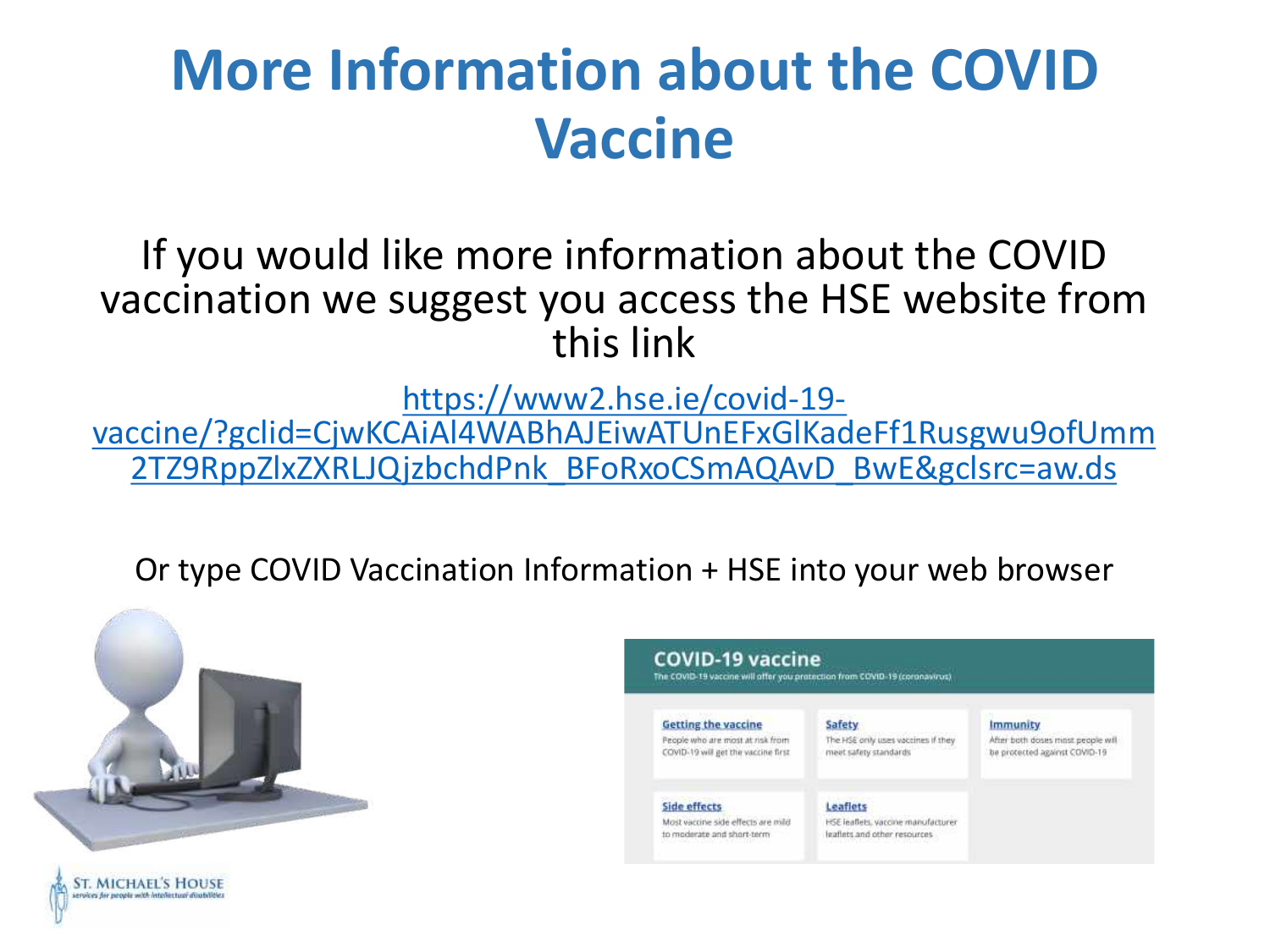

# **Step 1** Access the portal page to self register on the COVID Vaccination System (COVAX)

Click on the link below or copy and paste the link into your web browser

https://healthcloudtrialmaster-15a4d-175b26401cc.force.com/frontlineworkers/s/lo [gin/?ec=302&startURL=%2Ffrontlineworkers%](https://healthcloudtrialmaster-15a4d-175b26401cc.force.com/frontlineworkers/s/login/?ec=302&startURL=%2Ffrontlineworkers%2Fs%2F) 2Fs%2F

Select Register

| Username             |  |
|----------------------|--|
| a password           |  |
| Log in               |  |
| Forgot your password |  |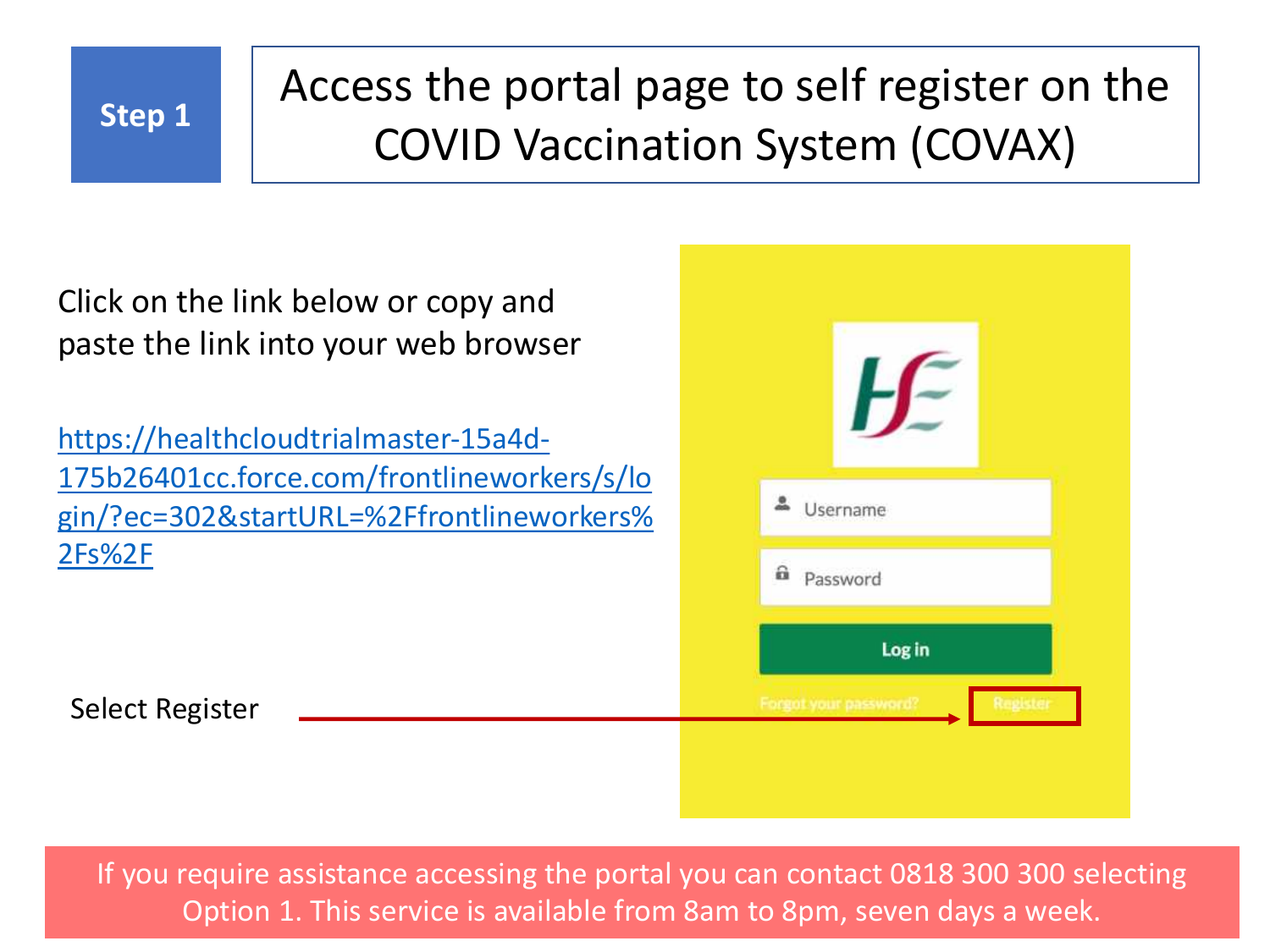

### **Step 2** Select Register

Select Register & Complete

It is suggested that you use a personal email address so that it is easier for you keep in touch with the COVAX Team

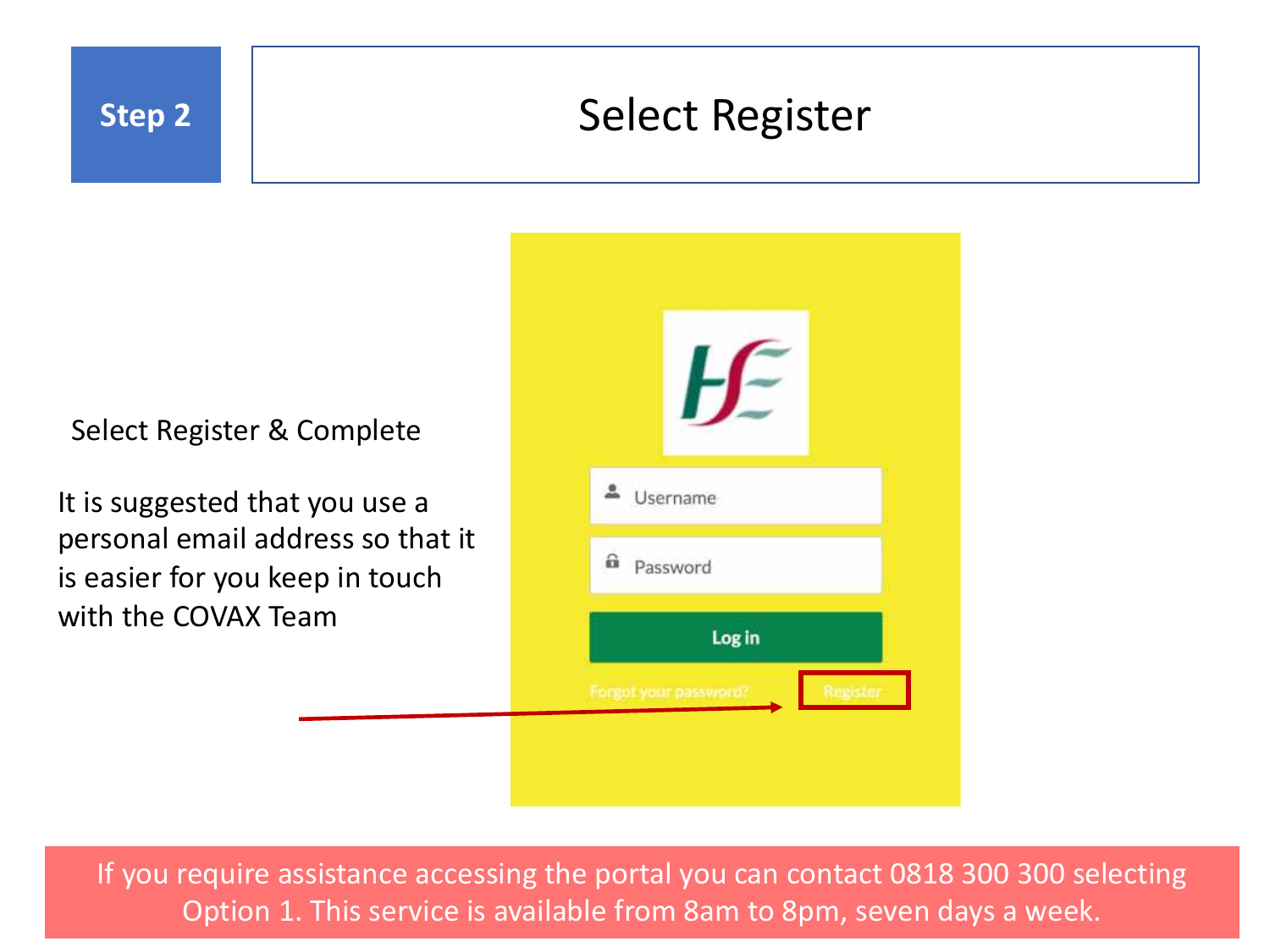

**Step 3** You will then need to check your email to activate the link to get instructions on how to actually set up your account

Once you have completed the initial registration a link will be sent to your email – click on this link and See Step 4

### **NOW, CHECK YOUR EMAIL**

Check your email account for instructions on setting your password.

Remember to look in your spam or junk folder, where automated messages sometimes filter.

If you still can't log in, contact the National Service Desk on 0818 300 300

Back to login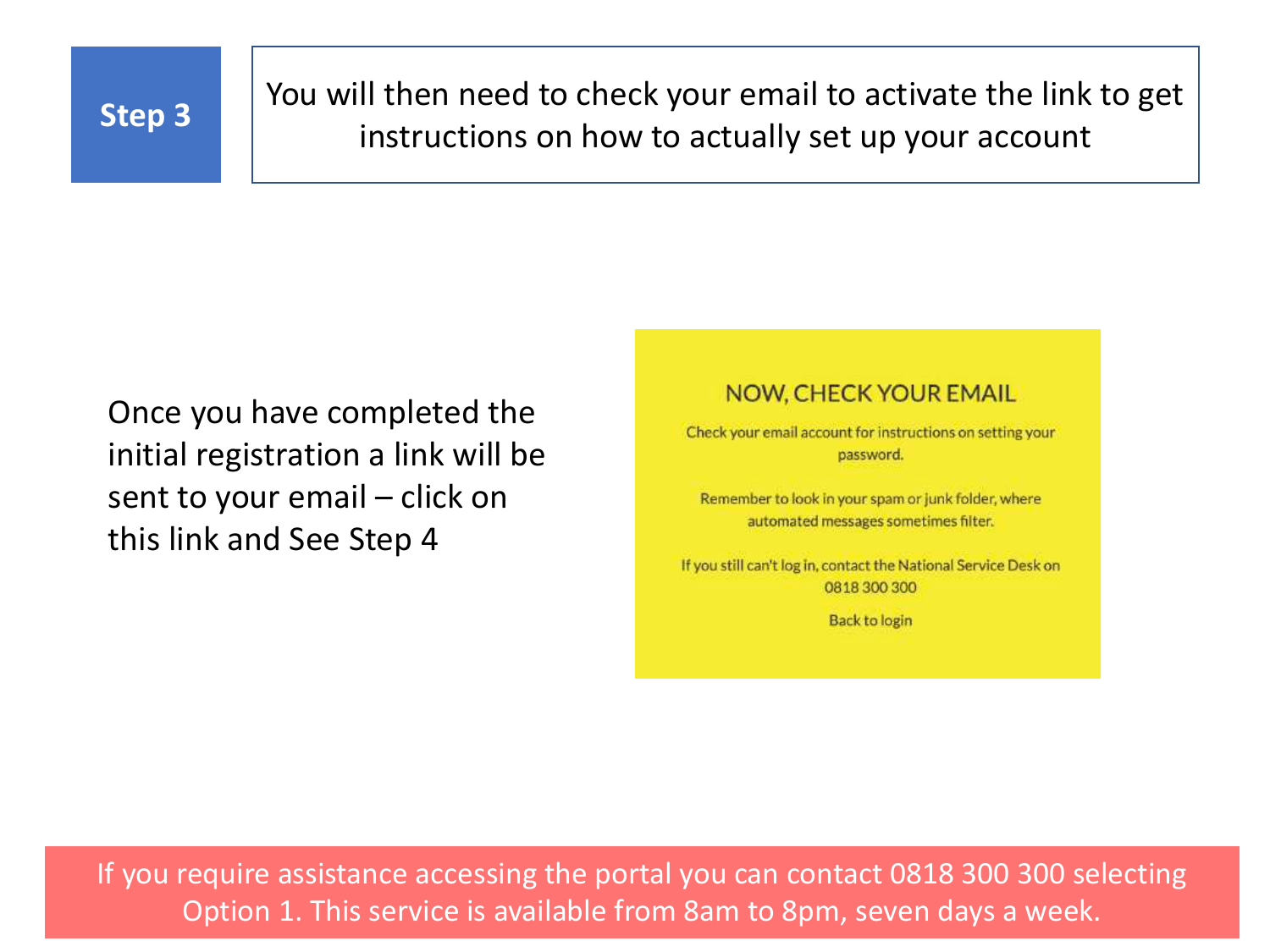

### **Step 4** Change Your Password

### Change your password as per instructions on the screen

| HF                                                 |
|----------------------------------------------------|
| Change Your Password                               |
| Enter a new password for anne spencer@smh.ie. Make |
| sure to include at least.                          |
| 10 characters                                      |
| 1 uppercase letter                                 |
| 1 lowercase letter                                 |
| $\bigcirc$ 1 number                                |
| 1 special character                                |
| New Password                                       |
| Confirm New Password                               |
| Change Password                                    |
| Password was last changed on 14/01/2021, 12:34.    |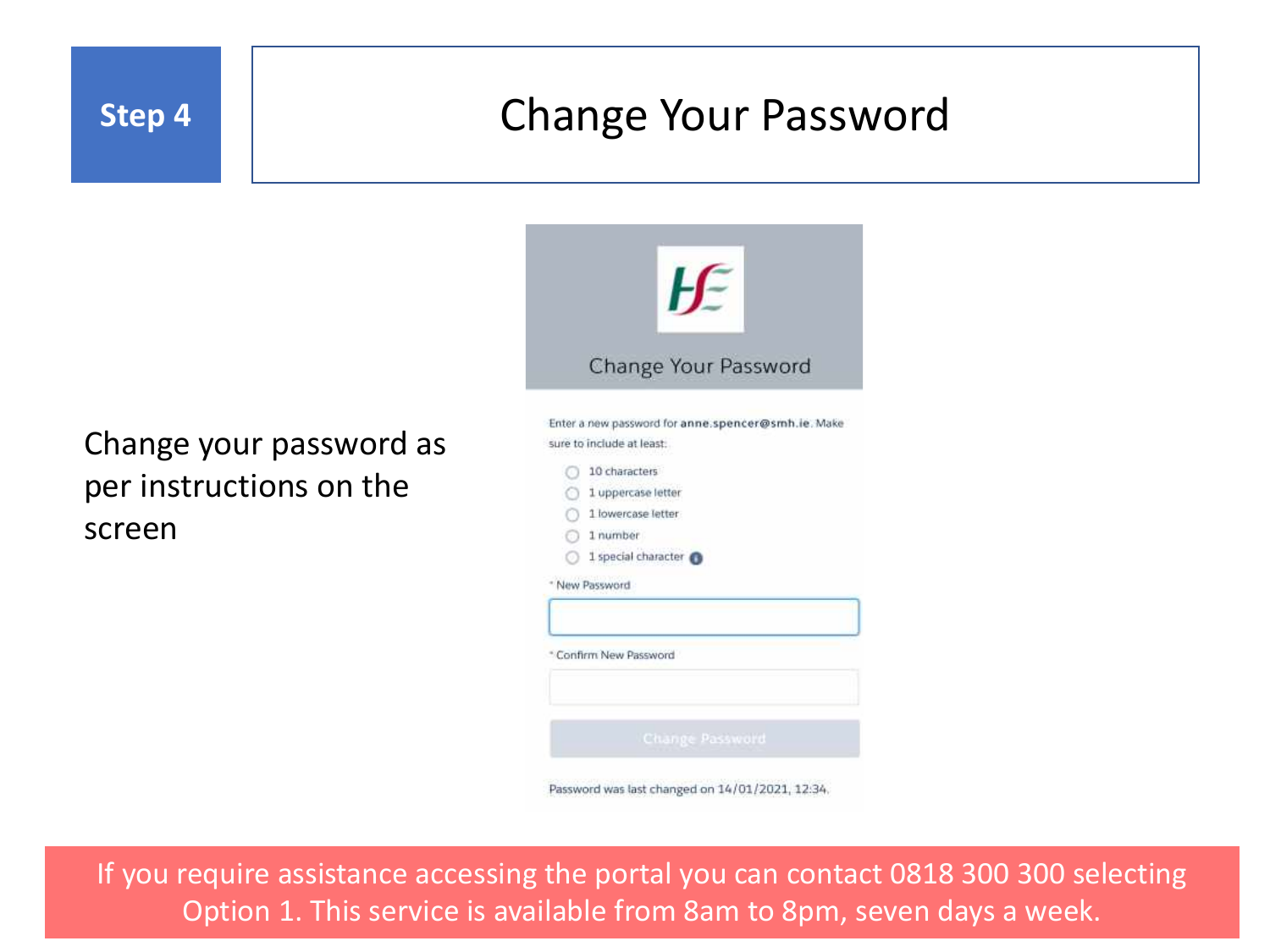

# **Step 5** | Log into Your Account with User Name & Password

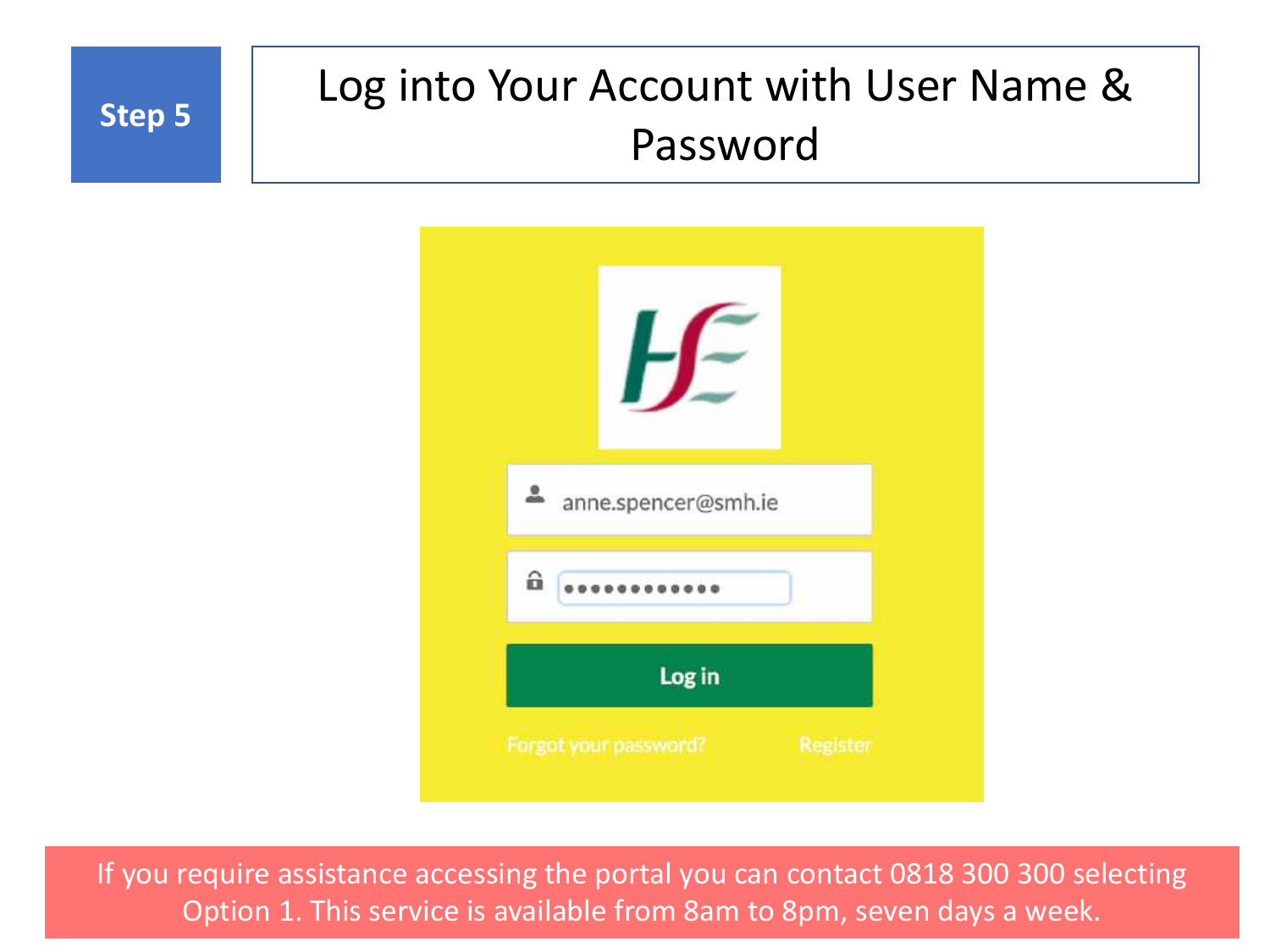# **Step 6** | Complete the Initial Registration Form

### **Points to note:**

When adding your mobile number it is very exact as to how it should be entered –see below

For Mobile Number 087 1130993 Enter as follows Type: 353 space 87 and space again before final 7 numbers

St Michael's House is not listed as an organisation – please select either CHO6/CHO7 or CHO9 depending on the area in which you work

| <b>Existing Details:</b>                    |                           |  |
|---------------------------------------------|---------------------------|--|
| Marne                                       |                           |  |
| FirstName                                   |                           |  |
| <b>SS-196</b> -<br>Last Name                |                           |  |
| 1998-9040                                   |                           |  |
| Email                                       |                           |  |
|                                             |                           |  |
| and the transport of the following and the  |                           |  |
|                                             |                           |  |
|                                             |                           |  |
| <b>Enter Additional Details</b><br>· PPSN 0 |                           |  |
|                                             |                           |  |
| * Date of Write O                           |                           |  |
|                                             | $\overline{\mathfrak{m}}$ |  |
| "Gender O                                   |                           |  |
| Nurie                                       | $\mathbf{w}_i$            |  |
| "Ethelicity . O                             |                           |  |

**COVID 19 FRONTLINE WORKERS REGISTRATION** Piezse follow the steps below to update your details and provide consent

> Use the green **Next Button** on the bottom of the screen to move through the registration process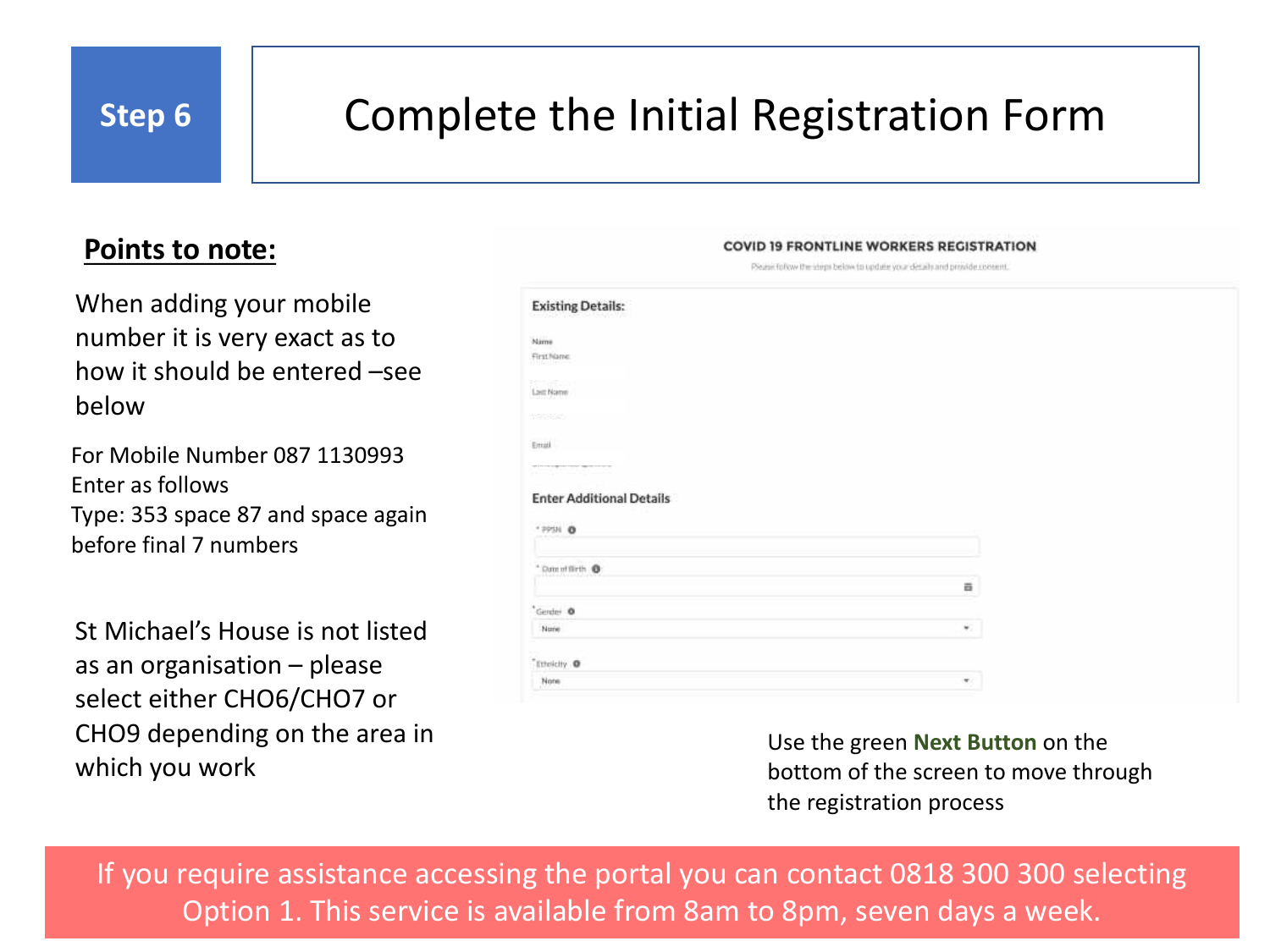### **Step 7** | Complete Health Assessment

| <b>Medical Eligibility Assessment</b>                                                                                                                                  |         |
|------------------------------------------------------------------------------------------------------------------------------------------------------------------------|---------|
| * Have you had Anaphylaxis (serious systemic allergic reaction regulring medical intervention) following a previous dose of<br>the vaccine or any of its constituents? | $\circ$ |
| Yes<br>No.                                                                                                                                                             |         |
|                                                                                                                                                                        |         |
| If yes, you are not eligible for vaccination at this time. See patient information                                                                                     |         |
| * Have you been diagnosed with COVID-19 within the last four weeks?                                                                                                    |         |
| Yes                                                                                                                                                                    |         |
| No                                                                                                                                                                     |         |
| If yes, you will not be eligible for vaccination until four weeks after your COVID-19 symptoms finished.                                                               |         |
| * Have you had another vaccine within the last 14 days?                                                                                                                |         |
| Yes:                                                                                                                                                                   |         |
| No.                                                                                                                                                                    |         |
| If yes, you will not be eligible until vaccine 14 days after your last vaccination.                                                                                    |         |
| * Do you have a bleeding disorder or are you on anticoagulation therapy?                                                                                               |         |
| Yes                                                                                                                                                                    |         |
| No.                                                                                                                                                                    |         |
| No action on either yes or no, knowledge transfer to vaccinator.                                                                                                       |         |
| * Are you less than 14 weeks pregnant, or more than 33 weeks pregnant?                                                                                                 |         |
| Ves                                                                                                                                                                    |         |
| No.                                                                                                                                                                    |         |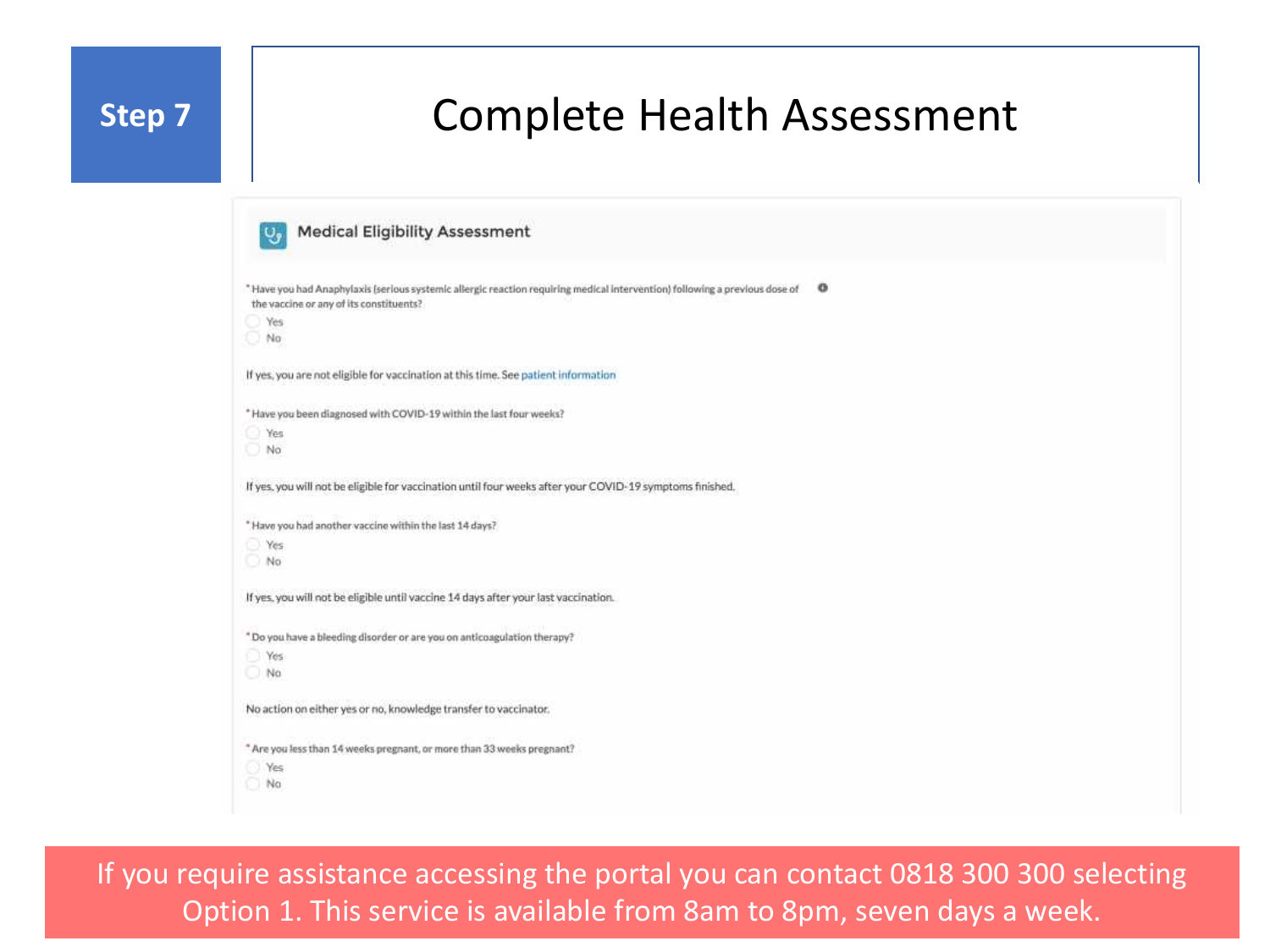### **Step 8** Give Consent for Immunisation

### **COVID 19 FRONTLINE WORKERS REGISTRATION**

Please follow the steps below to update your details and provide consent,

| Immunisation Consent for $\chi$                                                                                                                                                   |          |      |
|-----------------------------------------------------------------------------------------------------------------------------------------------------------------------------------|----------|------|
| <b>Consent Details:</b>                                                                                                                                                           |          |      |
| ٠<br>VES                                                                                                                                                                          |          |      |
| Yes, I consent to the vaccination with COVID-19 vaccine. I have read and understand the vaccine information provided here,<br>including known side effects.                       |          |      |
| $\bigcirc$ NO                                                                                                                                                                     |          |      |
| No, I do not consent to be vaccinated to protect against Covid 19. I have read and understand the accompanying vaccine in-<br>formation here, including risks of not vaccinating. |          |      |
|                                                                                                                                                                                   |          |      |
|                                                                                                                                                                                   | Previous | Next |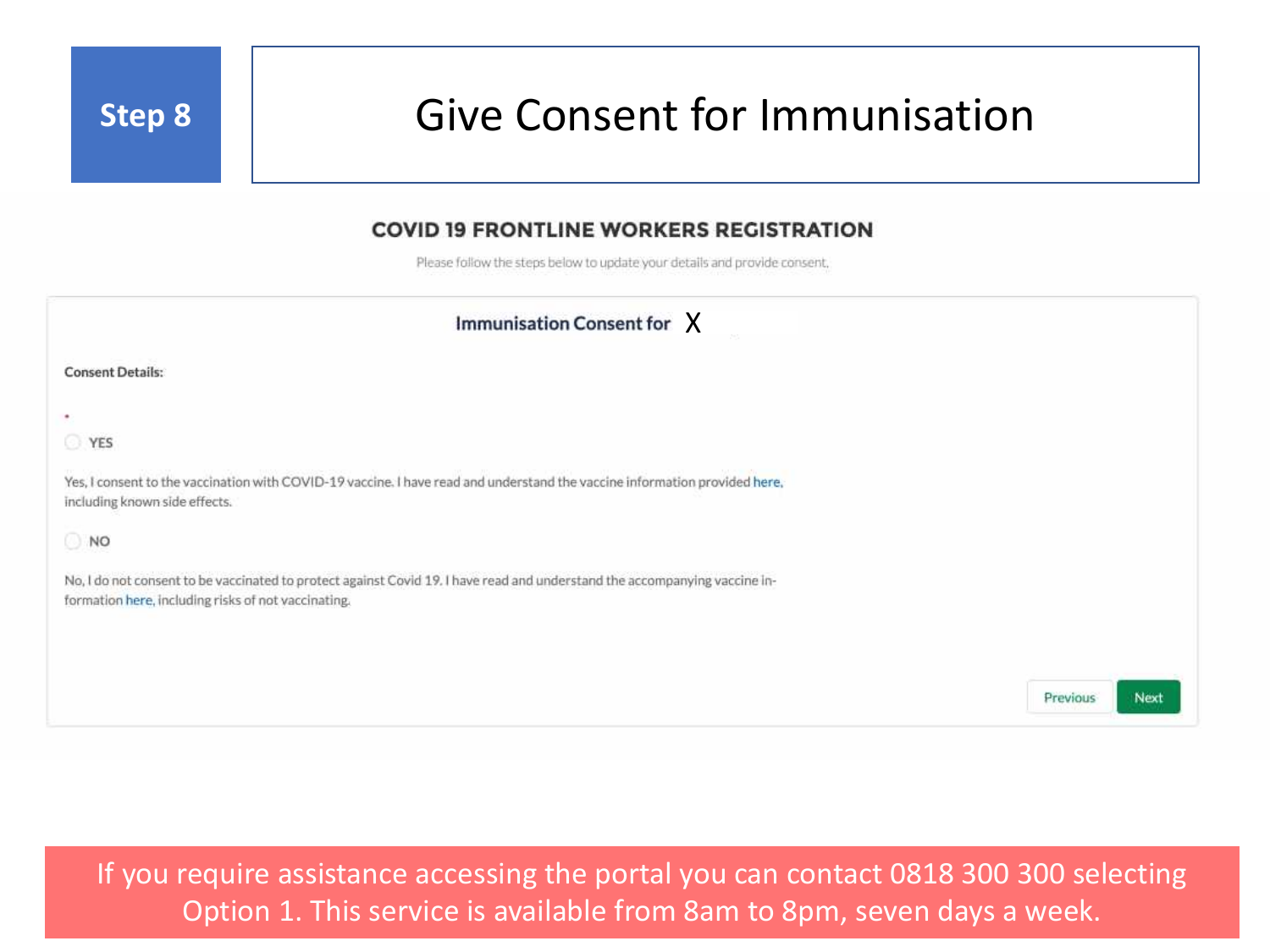## **Step 9** | Confirmed Vaccination Eligability

### **COVID 19 FRONTLINE WORKERS REGISTRATION**

Please follow the steps below to update your details and provide consent.

**Medical Eligibility Assessment** You are eligible for the vaccine. **Finish** 

#### **CONTACT**

National Service Desk is open 9am - 5pm Monday to Friday

0818 300 300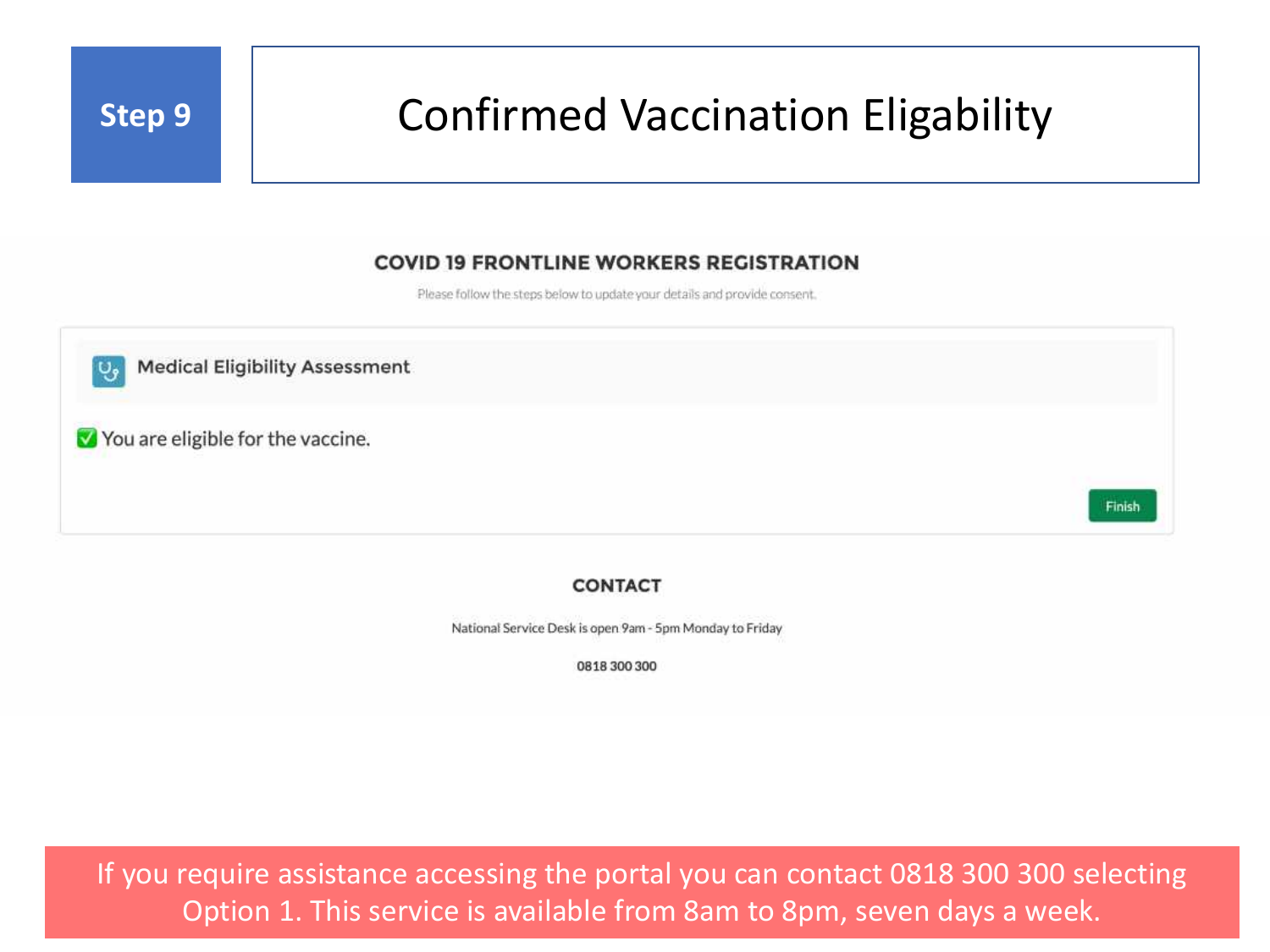## **Step 10** Summary

### **COVID 19 FRONTLINE WORKERS REGISTRATION**

Please follow the steps below to update your details and provide consent.

Thank you for registering with the COVID-19 vaccination system.

As a frontline healthcare worker, the COVID-19 vaccination service will be available at your facility and you will be contacted.

#### **CONTACT**

National Service Desk is open 9am - 5pm Monday to Friday

0818 300 300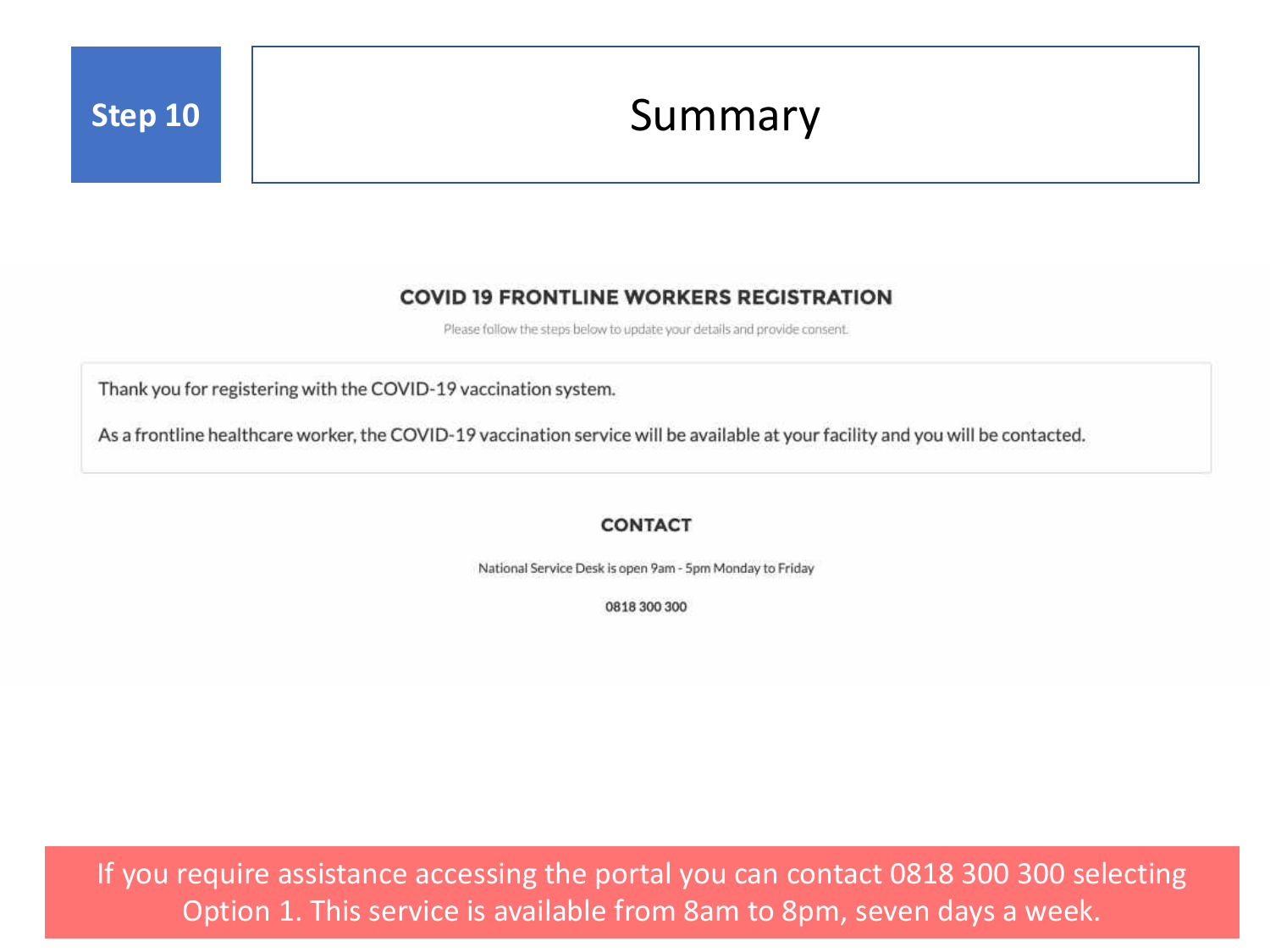## **Step 11** Log Out of COVAX System

### Use drop down menu in top right hand corner of the screen to Log Out

|    | USER161062 |
|----|------------|
|    | Home       |
|    | My Profile |
| Иe | My Account |
|    | Logout     |